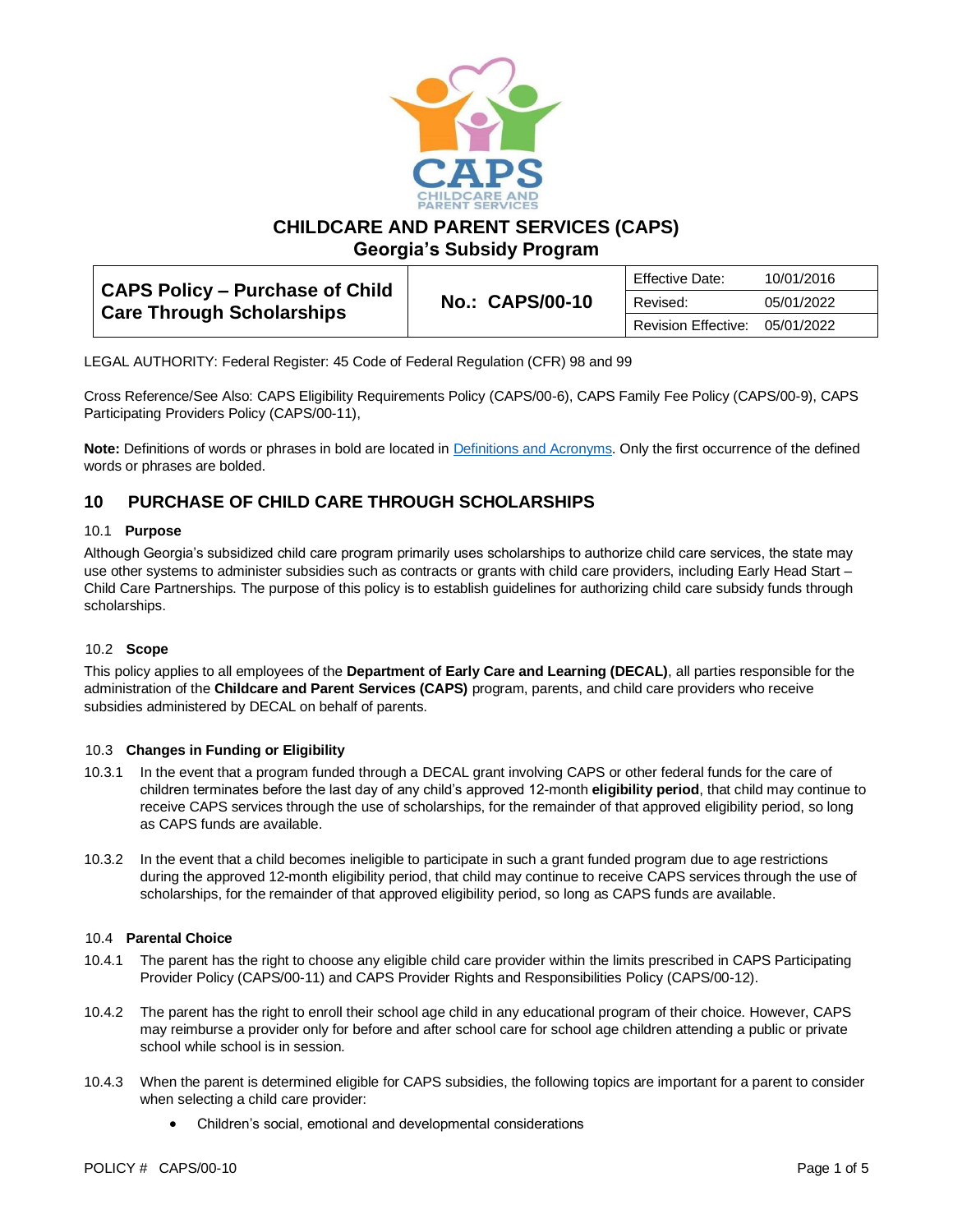- Health and safety standards
- Hours of operation
- Monitoring visits and complaint history
- Out of pocket cost for the parent (additional fees, budgeting)
- Participation in the Child and Adult Care Food and Summer Food Service Programs
- Participation in Georgia's Pre-K Program
- Participation in the Georgia's **Quality Rated** system (where available)
- School readiness • Transportation
- 

### 10.5 **Child Care Scholarships**

- 10.5.1 A CAPS scholarship will be issued for an individual child for a specific child care provider location.
	- 10.5.1.1 The scholarship will not be transferrable to other children or to another facility, even if the facility is owned or operated by the same organization.
	- 10.5.1.2 Scholarships are not transferrable if the provider moves from one location to another. In the cases of address changes, ownership changes, and facility name changes, new scholarships must be issued for the new location or owner.
- 10.5.2 The scholarship must be created for each child based on the needs of the family and child.
	- 10.5.2.1 A copy of the **child care scholarship** (notification of eligibility determination) will be provided to the parent and provider.
	- 10.5.2.2 A scholarship should be issued for each type of care the family will need. Therefore, a child may have more than one scholarship based on the type of care authorized.
	- 10.5.2.3 The existence of a scholarship does not give an automatic right for a provider to invoice or bill for a specific period. The child must be attending and signed-in and signed-out each day the child is present, at arrival and departure, by a parent or **authorized representative**.
	- 10.5.2.4 If a provider is not selected at determination of eligibility, the family can receive up to an additional 90 calendar days to select a provider as prescribed i[n CAPS Application Process Policy \(CAPS/00-4\).](https://caps.decal.ga.gov/assets/downloads/CAPS/04-CAPS_Policy-Application%20Process.pdf) If a provider is not selected and reported to CAPS by the end of the 90-day period, the case may close.
- 10.5.3 The child care scholarship:
	- Authorizes subsidies for eligible children
	- Covers basic information about the child care provider
	- Identifies the amount of subsidy paid to the child care provider by the CAPS program
	- Identifies the amount that the parent is required to contribute to the cost of care (including the weekly **family assessed fee** and amount in excess of the state reimbursement rate based on the child care provider's charges)
	- Identifies the type of child care authorized based on the child's need for care
	- Identifies the parent and the child authorized to receive services
	- Includes beginning and ending dates of care for which payment is authorized
	- Outlines terms and conditions of the child care arrangement
- 10.5.4 When a family is determined **eligible** for the CAPS program, a 12-month eligibility period begins. The **child care scholarship** authorizes the use of subsidies during the eligibility period. At the end of the 12-month eligibility period, CAPS staff will re-determine eligibility and issue new scholarships for ongoing services to eligible children.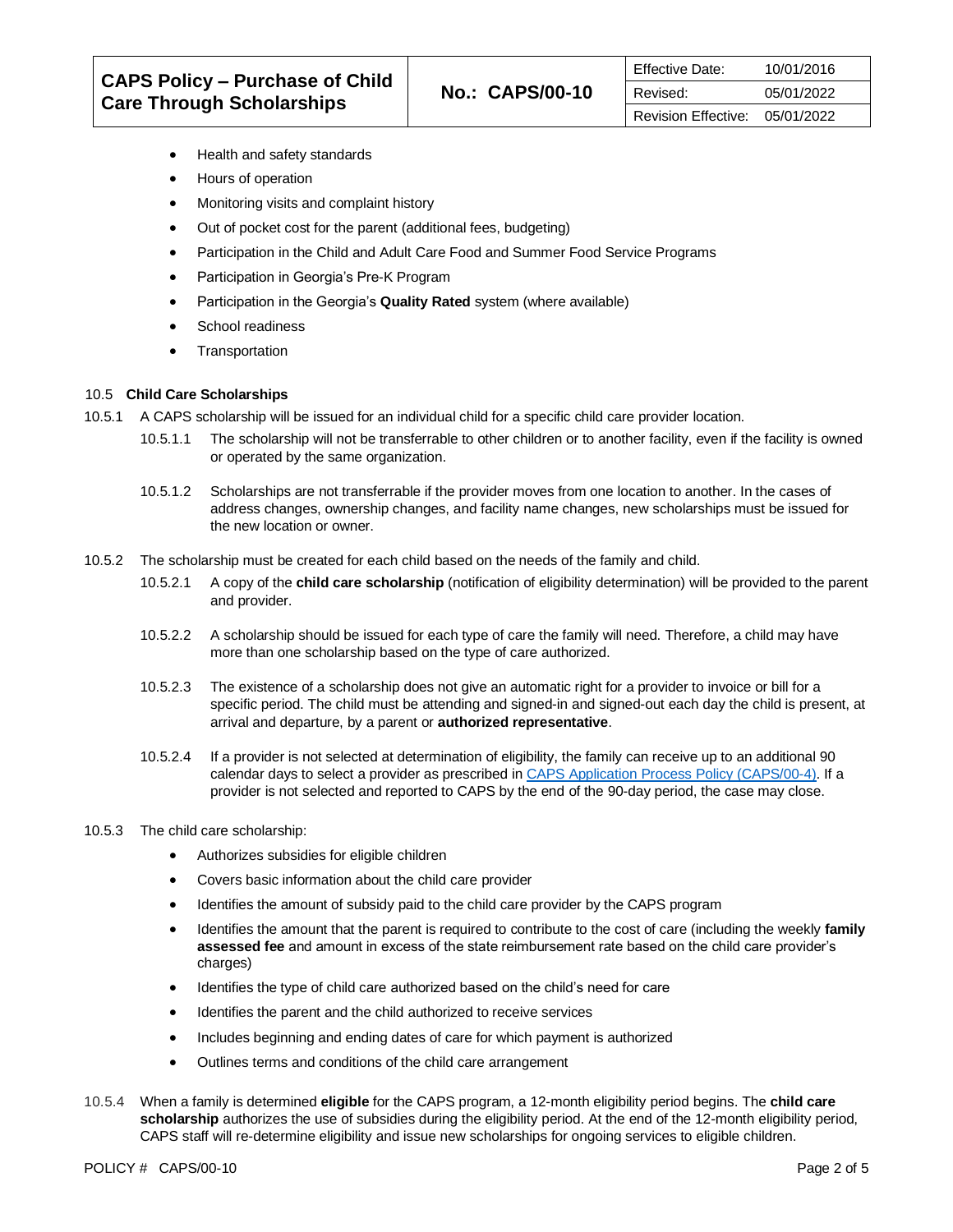| <b>Effective Date:</b>         | 10/01/2016 |
|--------------------------------|------------|
| Revised:                       | 05/01/2022 |
| Revision Effective: 05/01/2022 |            |

**Note**: When a parent begins receiving services or initiates a change in providers and there is not a child care scholarship that authorizes subsidies with the new provider, the parent is responsible for the full cost of the child care. CAPS will not pay for services retroactively for any period prior to authorization.

#### 10.6 **Types of Scholarships Authorized by CAPS**

| <b>Type</b>                                          | <b>Description</b>                                                                                                                                                                                                                                                                                                                                                                                                                         |  |
|------------------------------------------------------|--------------------------------------------------------------------------------------------------------------------------------------------------------------------------------------------------------------------------------------------------------------------------------------------------------------------------------------------------------------------------------------------------------------------------------------------|--|
| <b>Full Time Scholarship</b>                         | A. Scholarships authorized for child care services needed for three or more days within a<br>service week, from Monday to Sunday.                                                                                                                                                                                                                                                                                                          |  |
|                                                      | B. Full time scholarships can be authorized for day or night child care, depending on the<br>needs of the family.                                                                                                                                                                                                                                                                                                                          |  |
|                                                      | C. Full time scholarships are typically authorized and paid to cover a full week of service.                                                                                                                                                                                                                                                                                                                                               |  |
| <b>Before and After</b><br><b>School Scholarship</b> | Scholarships authorized for child care services needed for school age children for<br>А.<br>before and/or after the customary school day.                                                                                                                                                                                                                                                                                                  |  |
|                                                      | Before and after school scholarships are authorized for school age eligible children<br>B.<br>(including children in Georgia Pre-K Program and Head Start) and based on rates for<br>providing care for a full week of services before and/or after the customary school day.                                                                                                                                                              |  |
|                                                      | C. Before and after school scholarships are authorized for school age children who are at<br>least five years old by the first of September of the current school year and who are<br>eligible to attend public school and who are 12 years of age or younger (17 years of age<br>or younger for children with a disability or developmental delay that impacts their learning<br>or part of court-ordered supervision).                   |  |
| <b>Variable Schedule</b><br><b>Scholarship (VSS)</b> | A. VSSs are authorized for school age children who attend the same child care provider<br>throughout the school year including school holidays and summer breaks.                                                                                                                                                                                                                                                                          |  |
|                                                      | A VSS allows for payments to fluctuate between the before and after school rate while<br>В.<br>the child is in school, the full-time rate while the child is out of school for full-time service<br>weeks, and part-time rates when care is needed for a full day, up to two days per week,<br>during the school year to cover occasional days out of school such as teacher work days,<br>inclement weather school closings, or holidays. |  |
| <b>Part Time Scholarship</b>                         | Scholarships authorized for children who need child care for one or two days within a<br>А.<br>service week, from Monday to Sunday.                                                                                                                                                                                                                                                                                                        |  |
|                                                      | Part-time scholarships can be authorized when child care is needed sporadically<br>В.<br>throughout the eligibility period.                                                                                                                                                                                                                                                                                                                |  |
|                                                      | For example, a school age child may not need routine before and after school<br>care, but needs care for a full day (part time care) or a full week (full time care)<br>for school holidays, winter/spring breaks, or teacher work days.                                                                                                                                                                                                   |  |
|                                                      | C. A part-time care scholarship can be issued in instances where child care is needed<br>(based on a parent's work schedule) one or two weekends per month.                                                                                                                                                                                                                                                                                |  |
|                                                      | D. Part-time care is not expected to be the traditionally scheduled care a child needs but as<br>needed based on the child's or parent's need for services. If care is needed for more than<br>2 days in a service week, then a full time scholarship must be authorized.                                                                                                                                                                  |  |

## 10.7 **State Maximum Reimbursement Rates and Payment Rates**

- 10.7.1 CAPS has established a state maximum rate to reimburse providers based upon the location where care is provided, the type of child care provider selected, the age of the child, and the type of care being provided. For current reimbursement rates, please refer t[o CAPS Reimbursement Rates \(Appendix C\).](https://caps.decal.ga.gov/assets/downloads/CAPS/AppendixC-CAPS%20Reimbursement%20Rates.pdf)
- 10.7.2 When multiple types of care are provided for the same child within the same service week (i.e., full time, part time, before and/or after), the maximum rate CAPS will reimburse to the provider is the state maximum rate for full time care.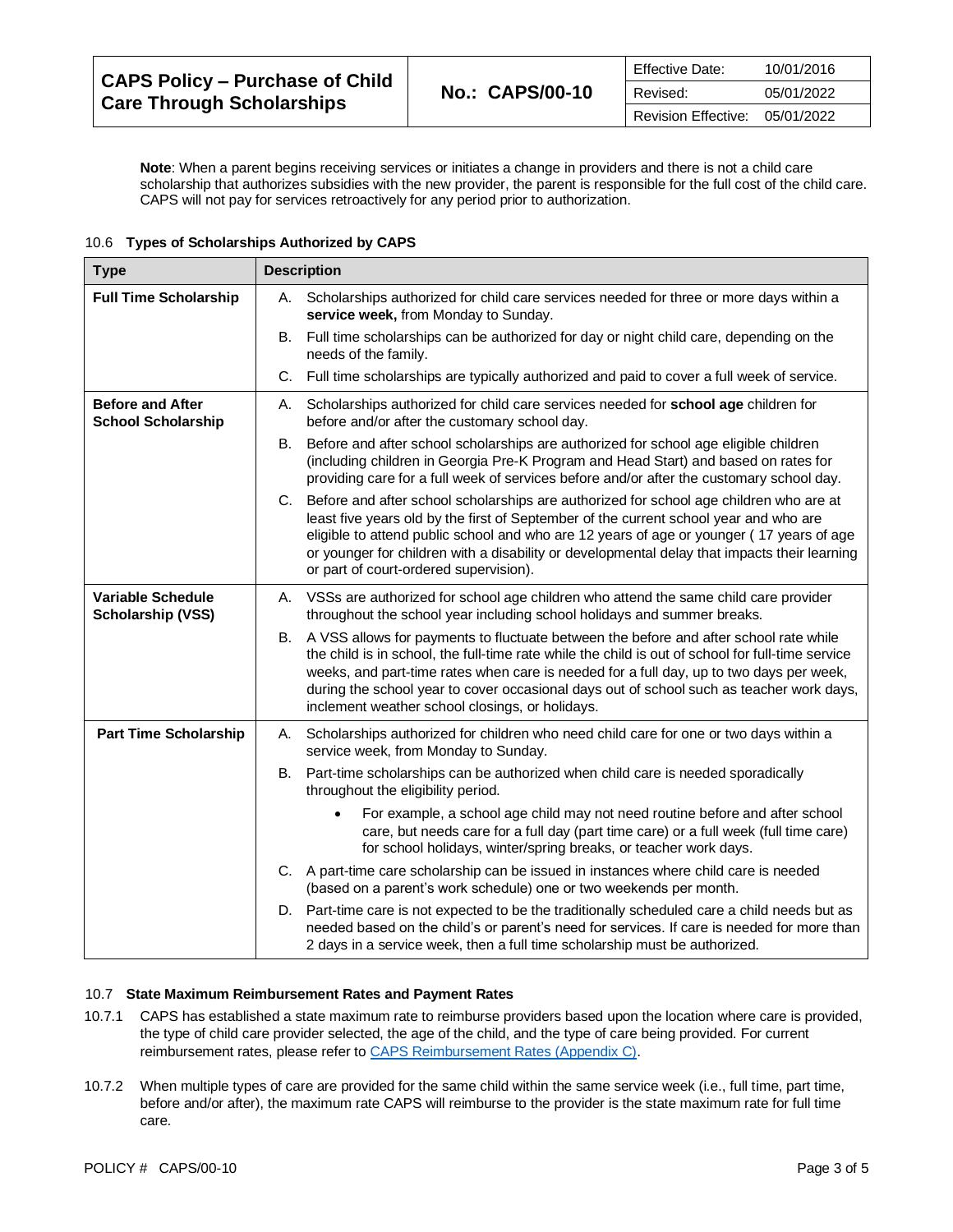| CAPS Policy - Purchase of Child<br><b>Care Through Scholarships</b> | Effective Date:<br><b>No.: CAPS/00-10</b><br>Revised:<br>Revision Effective: |            | 10/01/2016 |
|---------------------------------------------------------------------|------------------------------------------------------------------------------|------------|------------|
|                                                                     |                                                                              |            | 05/01/2022 |
|                                                                     |                                                                              | 05/01/2022 |            |

- 10.7.3 CAPS will subsidize care based on the amount authorized on the scholarship. Any amount, other than a **registration fee**, in excess of what CAPS authorizes is the financial responsibility of the parent.
- 10.7.4 The following guidelines will be used for CAPS reimbursements:
	- 10.7.4.1 CAPS will only pay up to the state's maximum reimbursement rate for children authorized in informal provider settings, except for children with disabilities and children in DFCS custody.
	- 10.7.4.2 For children in Georgia's Division of Family and Children Services (DFCS) custody who have been determined eligible for CAPS, CAPS will reimburse up to the provider's published rate. When multiple types of care are provided for the same child within the same service week (i.e., full time, part time, before and/or after), the maximum rate CAPS will reimburse to the provider is the provider's published rate for full time care.
	- 10.7.4.3 For children with a disability, CAPS will reimburse up to the provider's published rate. When multiple types of care are provided for the same child within the same service week (i.e., full time, part time, before and/or after), the maximum rate CAPS will reimburse to the provider is the provider's published rate for full time care. The family may be assessed a fee based on the family's gross income. Refer t[o CAPS Family](https://caps.decal.ga.gov/assets/downloads/CAPS/09-CAPS_Policy-Family%20Fees.pdf)  [Fee Policy \(CAPS/00-9\)](https://caps.decal.ga.gov/assets/downloads/CAPS/09-CAPS_Policy-Family%20Fees.pdf) regarding when CAPS will assess family fees.
	- 10.7.4.4 Changes to reimbursement rates related to a child's age (e.g., rate changes at child's first and third birthday) for the same type of care will occur at redetermination.

#### 10.8 **Provider Billing and Payments**

- 10.8.1 CAPS will not pay if the child did not attend at least one day during the service week as listed on the child care scholarship, except in instances where the provider is requesting payment to hold a slot as prescribed in the [CAPS](https://caps.decal.ga.gov/assets/downloads/CAPS/12-CAPS_Policy-Child%20Care%20Provider%20Rights%20&%20Responsibilities.pdf)  [Provider Rights and Responsibilities Policy \(CAPS/00-12\).](https://caps.decal.ga.gov/assets/downloads/CAPS/12-CAPS_Policy-Child%20Care%20Provider%20Rights%20&%20Responsibilities.pdf)
- 10.8.2 A child care scholarship must be used within 30 calendar days of the begin date of the scholarship. If the child is not enrolled and attending in accordance to the child care scholarship, the CAPS case may be closed as prescribed in [CAPS Case Changes and Documentation Policy \(CAPS/00-13\).](https://caps.decal.ga.gov/assets/downloads/CAPS/13-CAPS_Policy-Case%20Changes%20and%20Documentation.pdf) The provider should report non-attendance and excessive unexplained absences to the State Provider Management Agent (SPMA).
- 10.8.3 Any amount charged by the child care provider above what is authorized to be paid on the child care scholarship will be the responsibility of the parent.
- 10.8.4 Invoices containing unpaid service weeks 60 calendar days or older, from the date the invoice is submitted to the SPMA, must be approved by DECAL before the invoice is paid. 10.8.4.1 DECAL has 14 calendar days to respond to the request to process any invoices that are 60 days or older.
- 10.8.5 Providers who submit invoices containing unpaid services weeks older than 60 calendar days risk forfeiture of payment.
- 10.8.6 All child care providers must receive child care payments from CAPS through direct deposit. Any child care provider that does not participate in direct deposit will not receive its reimbursement and may not participate in the CAPS program.
- 10.8.7 The child care provider will complete and submit a direct deposit form during the enrollment process. The direct deposit form will be sent to the child care provider from the SPMA along with other compliance documents.
- 10.8.8 When DECAL receives a tax levy and/or lien for a child care provider from the federal Internal Revenue Service (IRS), the State Department of Revenue, or other entities as allowed by law, the CAPS program will forward all monies from the child care provider's reimbursements directly to the appropriate entity until the levy and/or lien has been satisfied or closed.